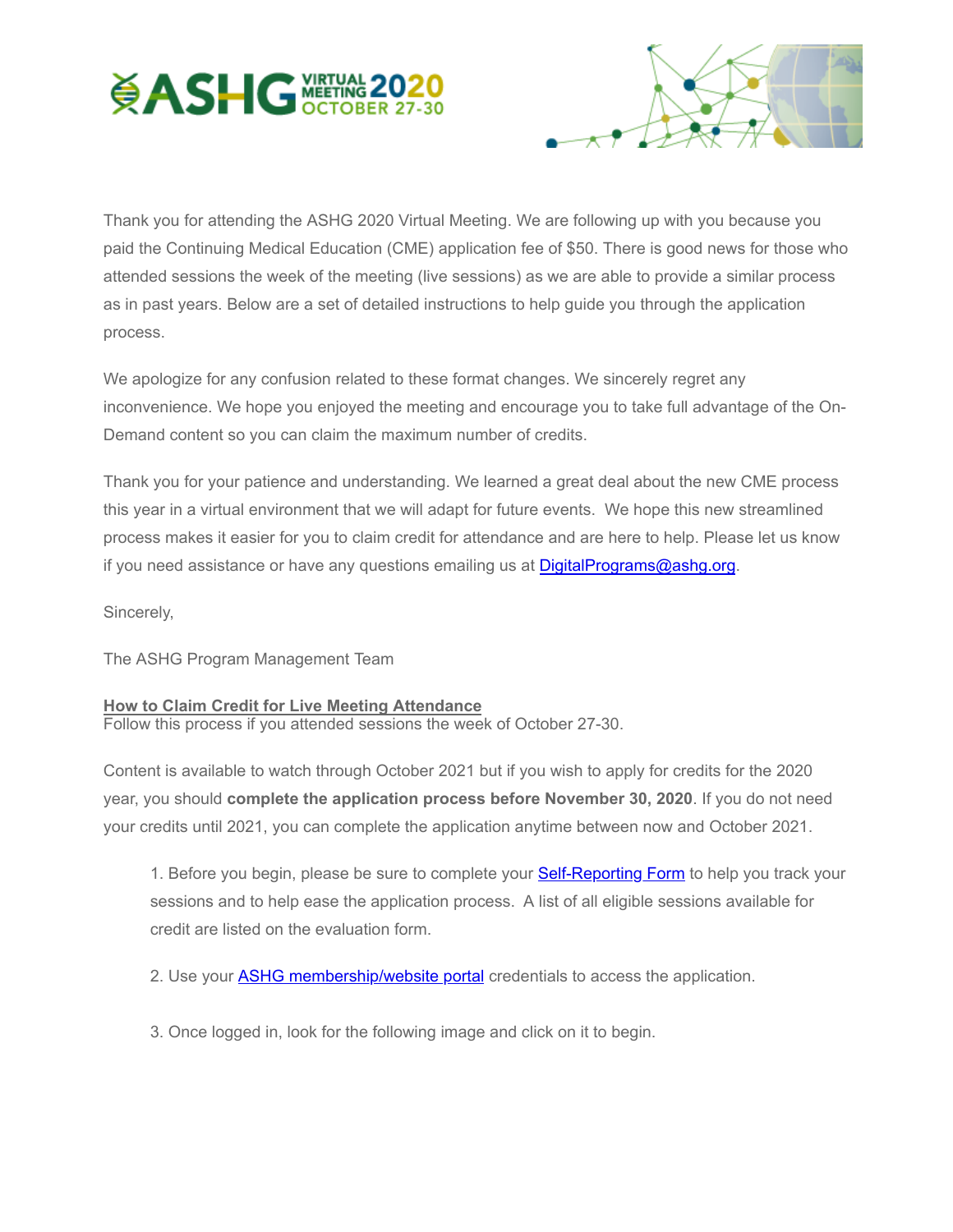

4. For each session you attended, complete the session evaluation. You will be asked to complete the same set of evaluation questions for each session you attended and should complete only one evaluation per concurrent session time.

5. After you finish this process for all sessions you are claiming credit, please email your completed [Self-Reporting Form](http://send.ashg.org/link.cfm?r=_Yn-ovcQmPg-jtC9IJJTwA~~&pe=lUk2bCMeJPpeno6QZzaXXCvknmDX7nhCN3Nm8E6WjG8ctkPZSnUEGyP361Gj5__qXC5nnWjCUr4dFnpW3lDC4w~~&t=INSERT_TRACKING_ENCID) to [programs@ashg.org](mailto:programs@ashg.org) so that we can process your single **certificate with the total number of credits you earned** during the live virtual meeting.

If you already claimed some credit using the old process, please email **DigitalPrograms@ashg.org** for a customized solution.

## **How to Claim Additional Credit for On-Demand Content**

Follow this process if you are claiming credits for content watched after October 30 (after the live event).



1. To earn On-Demand content credits, use your **ASHG membership/website portal** credentials to access the application. Once logged in, look for the following image above and click on it to begin.

2. Please complete an **assessment test**. Applicants are asked to answer questions and receive an 80% pass for each session to generate a certificate. You may retake the assessment if needed.

3. After the assessment, please also complete a short survey for each session.

4. Certificates will be generated at each session level, not per (*speaker*) presentation. For a single comprehensive certificate showing the total credits being requested, please email [programs@ashg.org](mailto:programs@ashg.org) once you have completed and claimed your desired On-Demand credits.